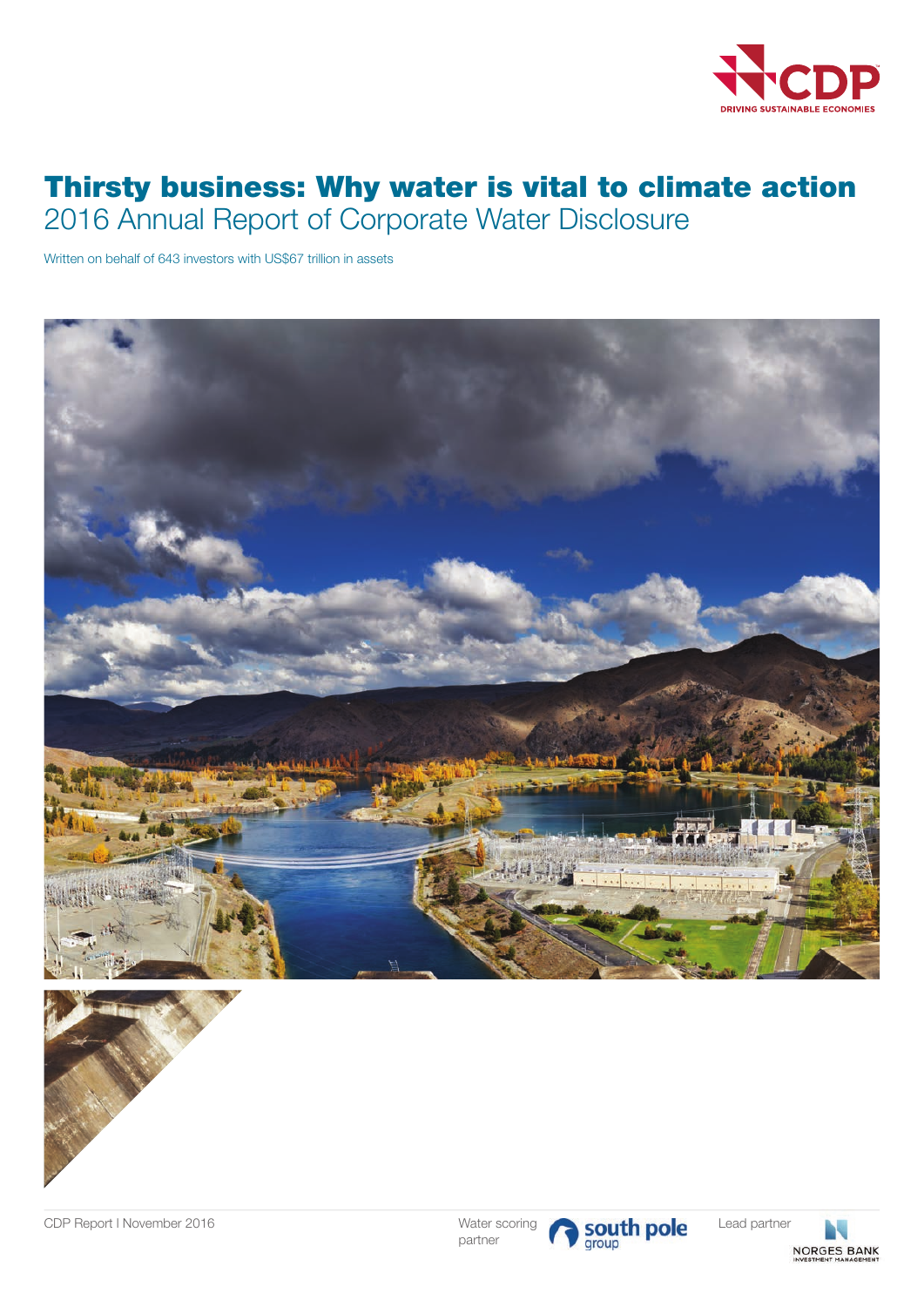

# Reimagining Disclosure – sector strategy and TCFD recommendations

Our 2017-2020 strategy is to build on the momentum of the Paris Agreement to fulfil our mission to incorporate environmental stewardship into the economic system. We have been the catalyst for global disclosure over the past 15 years. We want to continue to drive the future of meaningful disclosure to help companies and investors better understand environmental risk and accelerate the transition to a more sustainable economy.

To deliver this, we have launched our Reimagining Disclosure initiative to work in consultation with you and our other key stakeholders. Our aim is to produce a step change in benefits for disclosers and users of disclosure information.

We are pleased to announce that the first deliveries from this initiative will be implemented by Q4 2017. We are evolving our climate, water and forests questionnaires to be more sector specific, and to implement the Task Force on Climate-related Financial Disclosures (TCFD) recommendations. Our sector work will focus initially on the high impact sectors in Energy, Transport, Materials and Agriculture.

We look forward to partnering with you on our Reimagining Disclosure initiative to increase the efficiency and relevance of our disclosure process. This way, we will continue to ensure we are the go-to disclosure platform for data and analysis to manage environmental risk, and to drive financial decision-making.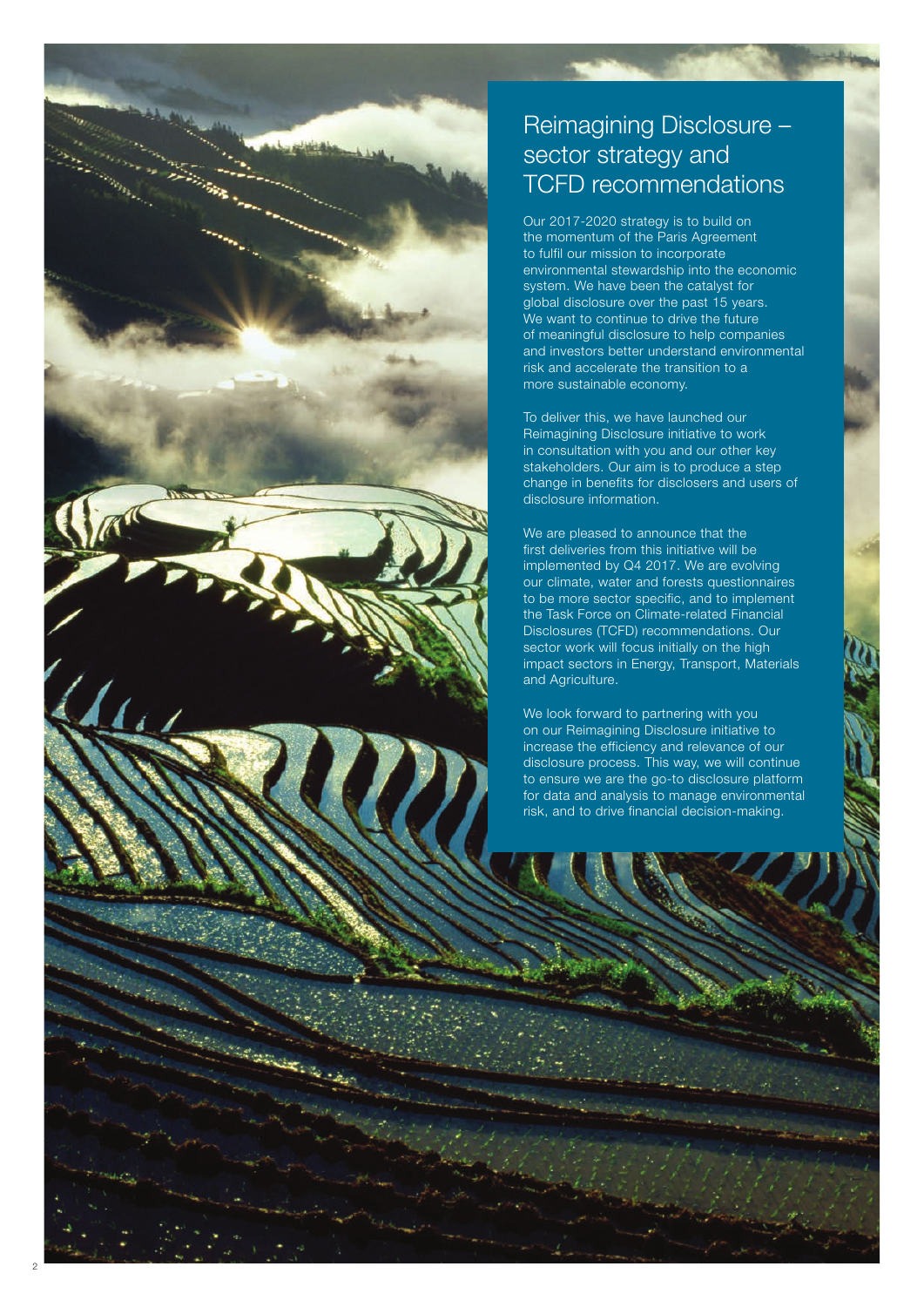# CEO foreword

Water's role in securing the low-carbon transition



Our analysis of the emissions reduction activities disclosed by companies shows that nearly a quarter are water-dependent.

The entry into force of the Paris Agreement marked a shift in gears in the global effort to address climate change. For all countries, the focus moves from planning to delivery – to the implementation of policies and measures that will deliver the ambitious goal to hold the increase in global temperatures to well below two degrees.

Water was not explicitly mentioned in the text of the Paris Agreement, but having a stable and sustainable supply of water – commonly referred to as water security – will be central to efforts both to adapt to the effects of climate change, and to mitigate rising greenhouse gas (GHG) emissions. In addition, the need to ensure availability and sustainable management of water and sanitation for all is clearly stated as the sixth Sustainable Development Goal.

Our analysis of the emissions reduction activities disclosed by companies shows that nearly a quarter (24%) of these activities depend on having a reliable supply of water for their success. These activities are estimated to cut 125 million metric tons of carbon dioxide emissions annually, the equivalent of shutting down 36 coal-fired power plants for a year.

Conversely, better water management can help reduce energy use and the associated emissions: more than half of disclosing companies report that more efficient use of water has led to lower GHG emissions. Global efforts to decarbonize the economy could therefore sink or swim based on how companies manage water.

Indeed, almost all forms of energy production rely on a stable supply of good quality water. Some 70% of current US electricity comes from power plants that require water for cooling<sup>1</sup>. Less carbon-intensive power sources such as biofuels, nuclear power and, of course, hydropower all require significant amounts of water. Even solar photovoltaics, one of the least water-intensive sources of power, require water for cleaning.

In California, the six years of recent and still ongoing drought cost consumers US\$2.4 billion in higher power costs, and led to an 8% increase in carbon dioxide emissions from the state's power plants as they turned to natural gas to make up shortfalls in hydropower<sup>2</sup>. In practice, some low-carbon energy systems could potentially be more water intensive than those they replace, especially if they expect to rely on carbon capture and storage in the future.

Unfortunately, reliable supplies of water can no longer be guaranteed in many parts of the world. Melting glaciers, empty reservoirs, and dusty riverbeds are all vivid reminders that climate change is making the world less water secure. Rising demand due to a combination of population growth and economic expansion, as well as increasingly polluted water sources are expected to make the situation worse.

With trillions of dollars' worth of assets set to be at risk from drying and drowning, investors are more focused than ever on leaders and laggards in the sustainability transition. Information is fundamental to their decisions. Through CDP, more than 600 institutional investors with assets of over US\$67 trillion are asking companies to disclose how they are managing the risks posed by worsening water security.

The responses to this year's investor-backed request for water data suggests that corporations have yet to fully grasp the implications of a less water secure world. As the World Bank warns, "current energy planning and production is often made without taking into account existing and future water constraints." <sup>3</sup> This is reflected in our analysis: more than a third (37%) of energy companies disclose that they do not evaluate how water risk could impact their business in the future. Within the utility sector, that figure is one in five. This clearly needs to change.

Measurement and transparency are where meaningful action on water security starts, and as governments work to implement the Paris Agreement and the Sustainable Development Goals, CDP will be shining a spotlight on progress and driving the race to a water-secure world for all. High quality information will signpost the way to this future for companies, investors and governments – never has there been a greater need for it.

impson

Paul Simpson CEO, CDP

1 EIA: http://www.eia.gov/todayinenergy/detail. php?id=14971

- 
- 2 Impacts of California's Ongoing Drought: Hydroelectricity Generation, Pacific Institute, 2015 3 Will Water Constrain Our Energy Future, World
- Bank, 2014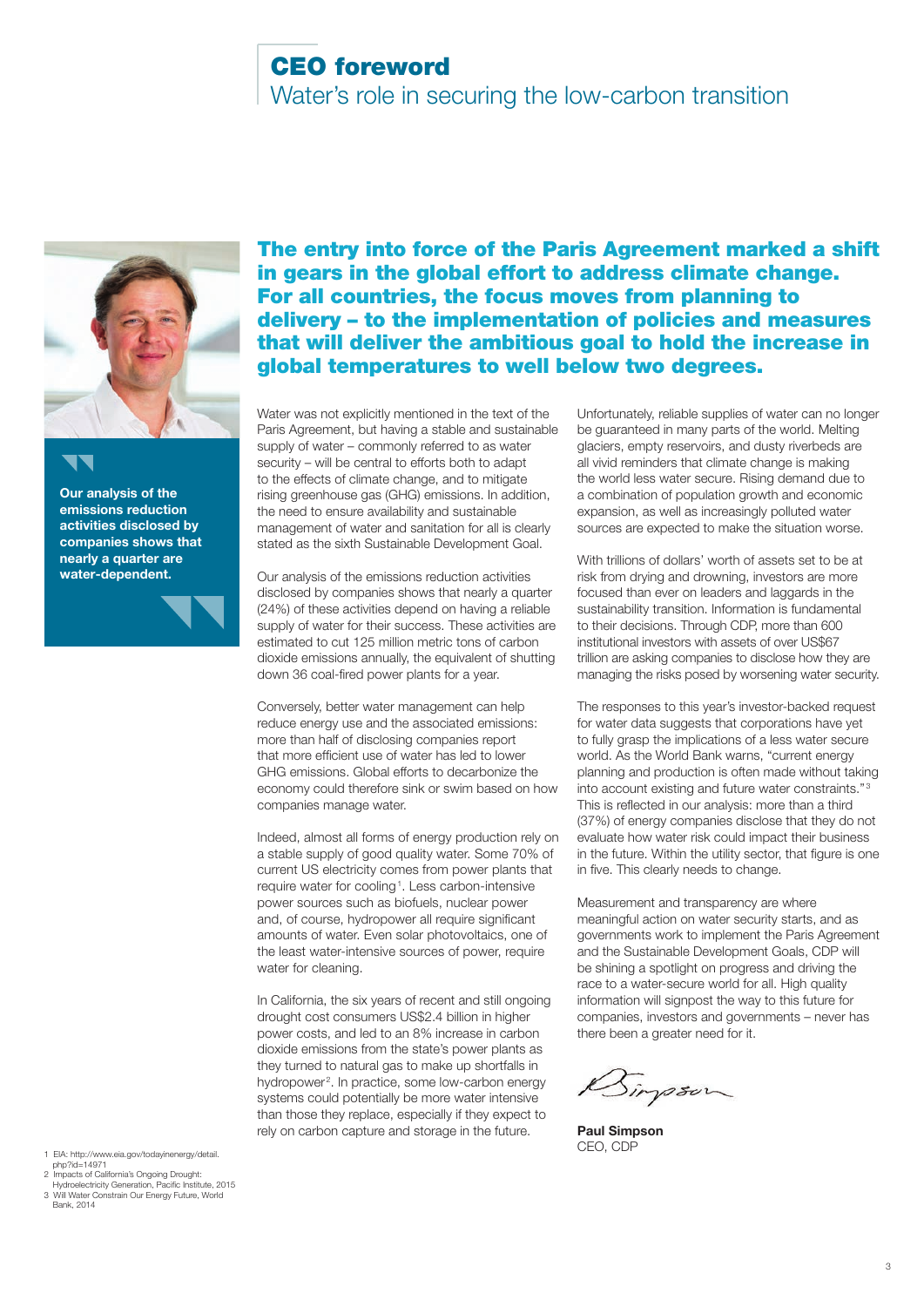# Executive summary

This year has seen the largest response yet to CDP's annual request for investment-relevant information on listed companies in sectors exposed to water risk. Of the 1,252 companies approached in 2016, 607 (48%) responded; up from 405 out of the 1,073 companies approached last year.

Our analysis reveals a number of insights into how companies are managing water risks and seizing opportunities. Key findings include:

- Water risks are rapidly materializing for **business:** Disclosing companies reported US\$14 billion in water-related impacts this year, a five-fold increase from last year. Over a quarter of companies have experienced detrimental impacts from water this year, and companies expect over half (54%) of the 4,416 water risks they identified to materialize within the next six years.
- **Corporates are not moving fast enough:** Year-on-year disclosures through CDP show that companies are not moving fast enough to address the sustainable management of water. Disclosure around key metrics, such as tracking water use, assessing risk, and ensuring strategic management shows that performance has not improved markedly since last year.
- A new international regime to cut carbon creates more demand and pressure to improve water management: The Paris deal is now international law, meaning the nearly 200 countries that submitted climate plans are now mandated to deliver emissions reductions. CDP's data shows that this will necessitate better management of water: 24% of GHG emissions reduction activities reported by business depend on a stable supply of good quality water. Encouragingly, however, over half of companies (53%) report that better water management is delivering GHG reductions, showing that water can potentially make – or break – the lowcarbon transition.
- A pivot towards water stewardship is underway: There is a bright spot emerging in the increasing numbers of companies recognizing the value of managing water in a more holistic sense. More companies are citing water stewardship as the basis for their water targets, and this year's Water A List includes 17 more companies than last year.

# Call to action

- The role of business in delivering water security is critical, and the business case for disclosure on the issue is unequivocal. Non-disclosing companies should take immediate steps towards reporting to CDP's water program.
- Investors managing more than US\$67 trillion in assets support the water program to understand and better manage risks and opportunities around water security. The greater the number of signatories, the clearer the message to companies. Investors should become a signatory to CDP's water program.
- CDP is planning to introduce a stronger disclosure framework in 2018, tailored to industry sectors, and a new reporting platform. Reporting companies should engage with the development of the disclosure framework to ensure they can provide investors with the information they need.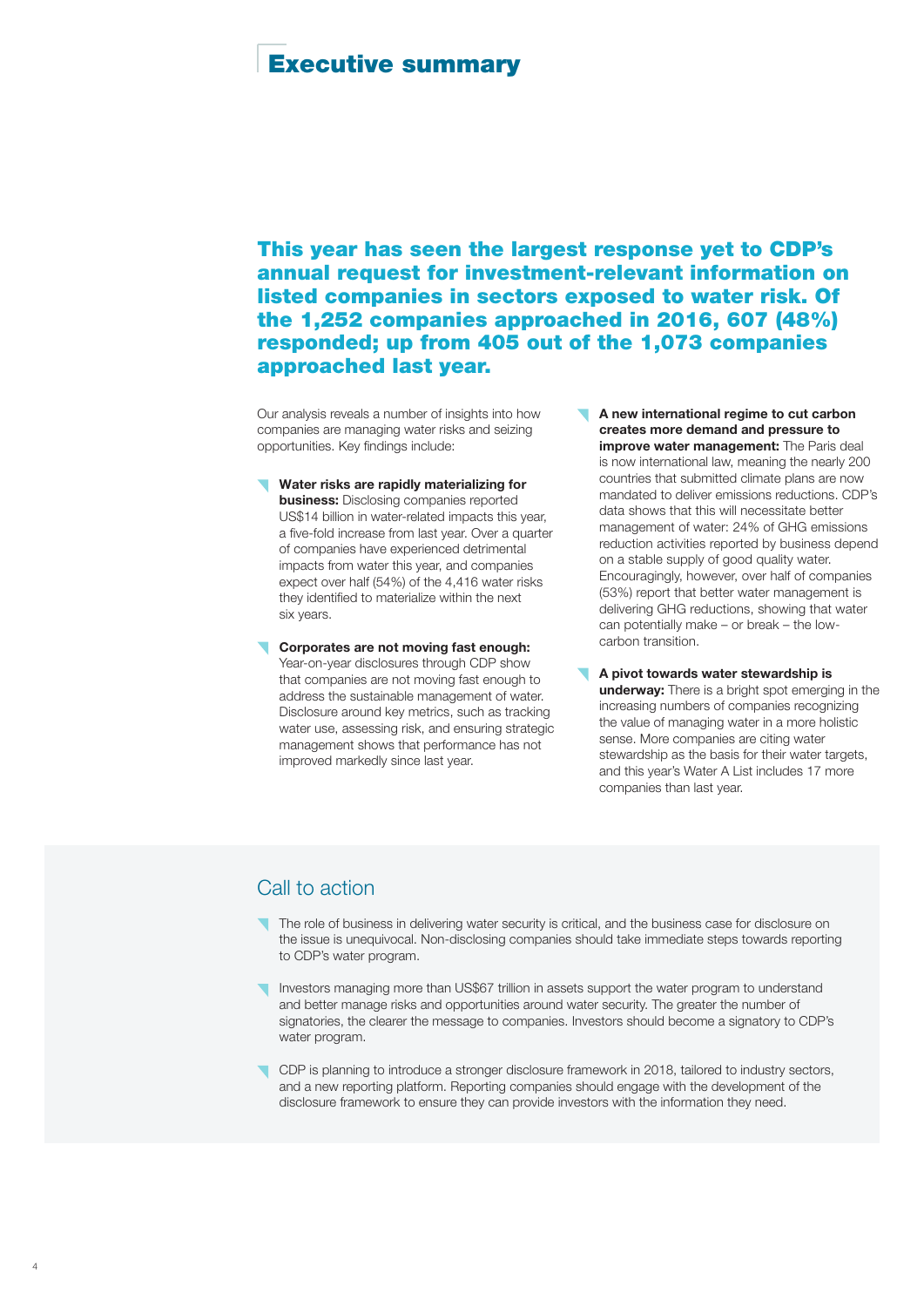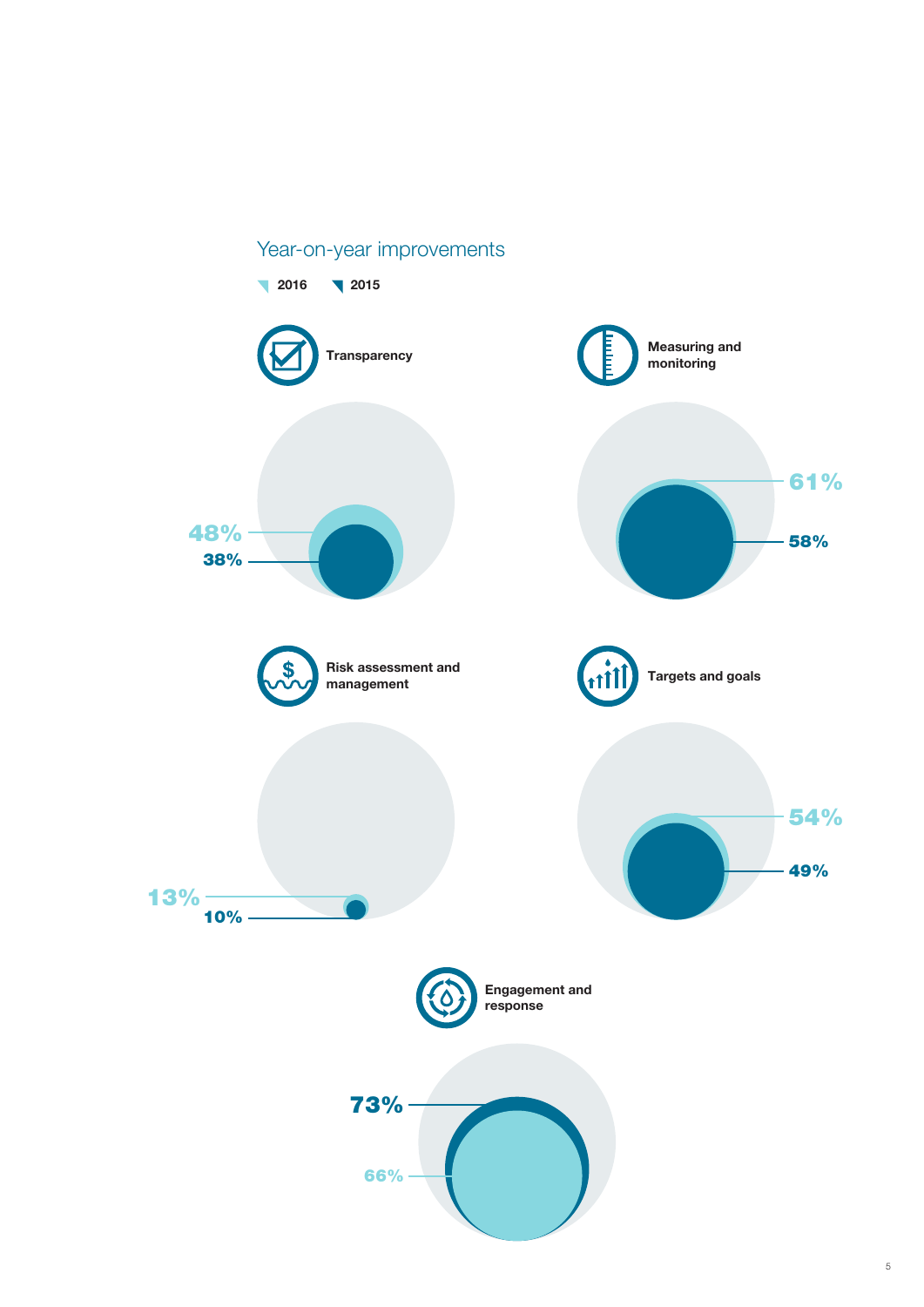# CDP's Water A List

# In 2015, CDP published its first Water A list highlighting eight companies that achieved an 'A' rating in accordance with our water scoring methodology. This year, we welcome 25 companies to our A list.

The methodology is based on four consecutive levels, representing the steps a company takes as it progresses. These are: disclosure; awareness; management; and leadership. A company needs to achieve a minimum score on each level in order to be assessed on the following one.

Every element in the questionnaire is scored for disclosure, with sections of most importance to data users carrying more weight. The awareness score measures how comprehensively the company has evaluated the ways in which water intersects with its business. Companies should consider the impacts of their activities on water, how these impacts affect people and ecosystems and, conversely, the impacts of water security on its business activities. These will influence the degree of risk that a particular company faces.

Management points are awarded for evidence of actions associated with good water management, such as the ability to account for water at the facility level, having company-specific targets and goals around water, or incorporating best practice elements in water policy. For leadership status, the company must demonstrate it is pursuing best practice, as understood by CDP and informed by other institutions we are working with to advance water stewardship, including the **Alliance for** Water Stewardship, Ceres, the UN CEO Water Mandate, World Resources Institute and WWF. CDP's water score is an indicator of a company's commitment to transparency around their environmental risks, and the sufficiency of their response to them. These are both essential for the collaborative stewardship of water. CDP's water score is based solely on activities and positions disclosed in their CDP response. However, RepRisk, a business intelligence provider specializing in ESG risks, provides CDP with additional risk research and data into the proposed A List companies to assess whether any severe reputational issues could put their leadership status into question.

Companies eligible for an A are those that achieve 75% of the points available in the leadership band and have submitted a public response. However, not all companies requested to respond to CDP do so. Companies who are requested to disclose their data and fail to do so, or fail to provide sufficient information will receive an F, which signifies their failure to provide sufficient information to CDP to be evaluated for this purpose. An F does not indicate a failure in environmental stewardship.

Ultimately, the methodology aims to recognize companies that understand that the sustainable management of water is a business imperative and are acting to improve water security for all. For a summary of the leadership indicators, and breakdown of company responses by sector, please see Appendix III.

The continued development of CDP's water program and risk-related response data, together with the introduction and testing of scoring in 2014, is an important milestone in helping investors secure valuable information in their investment decision process.

Norges Bank Investment Management (US\$852 billion)

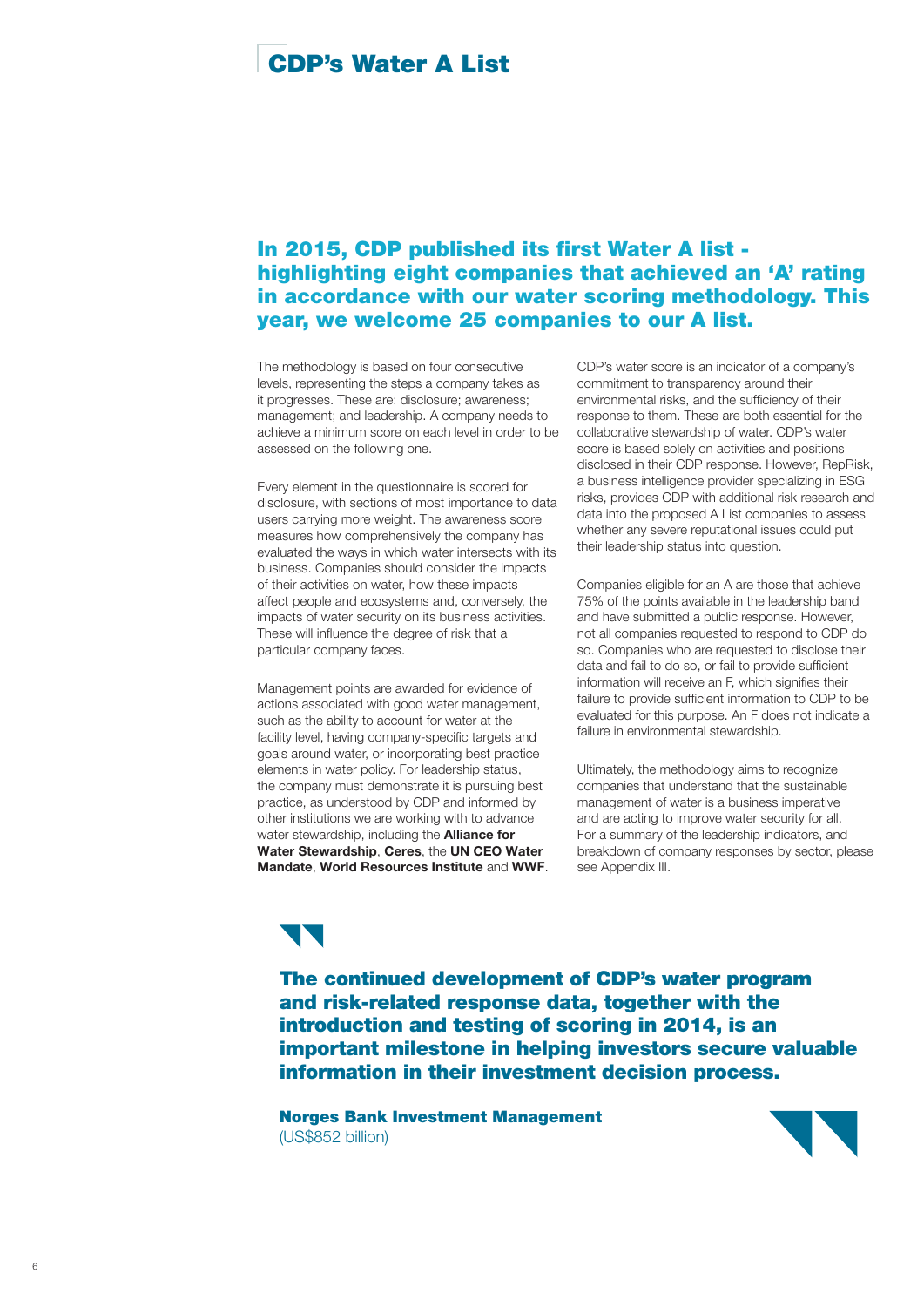

## Consumer Discretionary

Fiat Chrysler Automobiles NV (Italy) Ford Motor Company (USA) Sony Corporation (Japan) Toyota Motor Corporation (Japan)



## Consumer Staples

Coca-Cola European Partners (UK) Colgate-Palmolive Company (USA) Diageo plc (UK) KAO Corporation (Japan) Kirin Holdings Co Ltd (Japan) L'Oréal (France) Suntory Beverage & Food (Japan) Unilever plc (UK)



# Health Care

AstraZeneca (UK) Bayer AG (Germany) GlaxoSmithKline (UK)



## **Industrials**

Mitsubishi Electric Corporation (Japan)



## Information Technology

LG Display (South Korea)

## $\circledast$ **Materials**

Anglo American Platinum (South Africa) BASF SE (Germany) Harmony Gold Mining Co Ltd (South Africa) Kumba Iron Ore (South Africa) Metsä Board (Finland) Royal Bafokeng Platinum Ltd (South Africa)

7



# **Utilities**

Acciona S.A. (Spain) Centrica (UK)